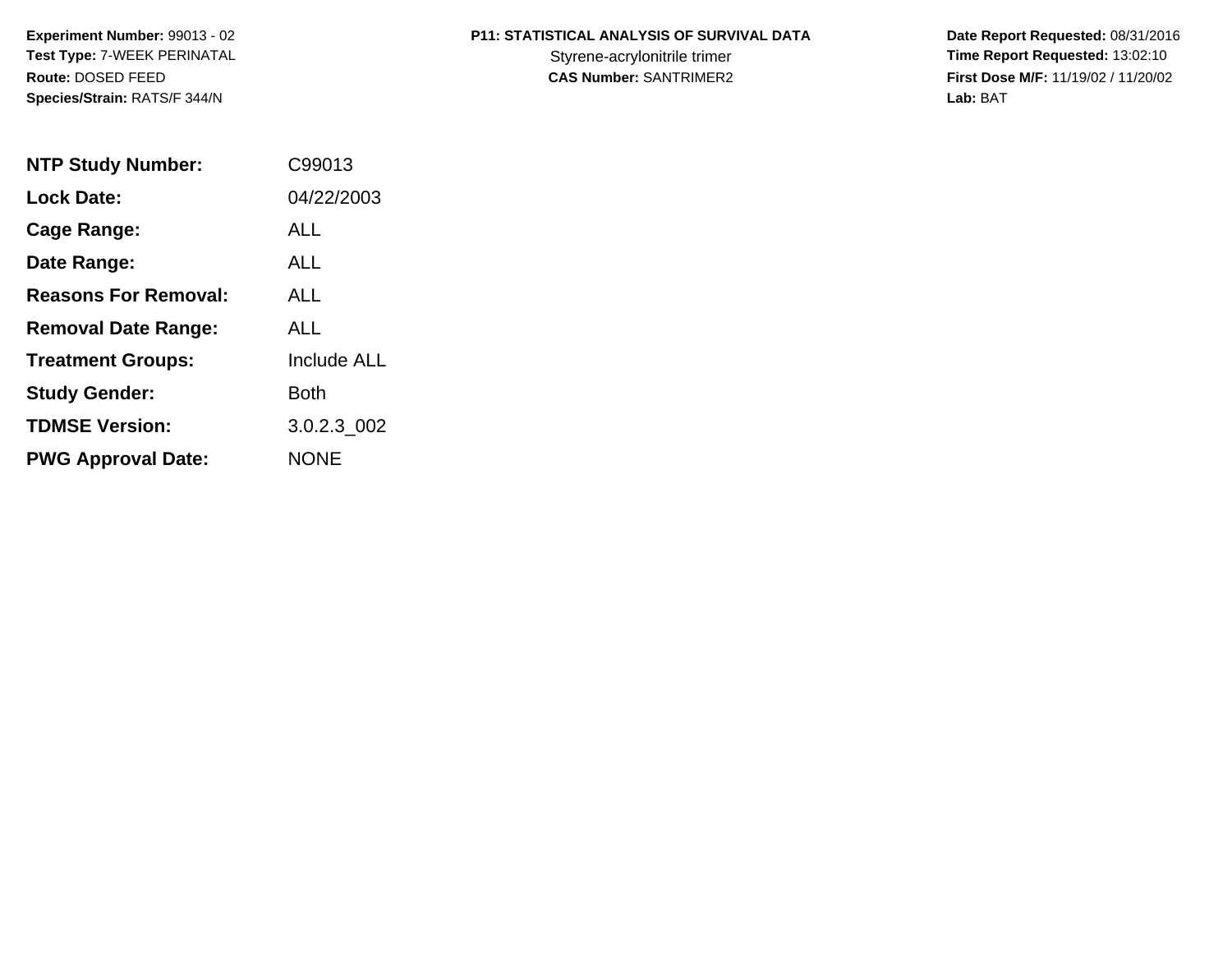**Date Report Requested:** 08/31/2016 Styrene-acrylonitrile trimer<br> **CAS Number:** SANTRIMER2<br> **CAS Number:** SANTRIMER2<br> **Time Report Requested:** 13:02:10 **First Dose M/F:** 11/19/02 / 11/20/02<br>Lab: BAT **Lab:** BAT

### **MALE RATS**

 FIRST TERMINAL SACRIFICE AT **15** DAYSINDIVIDUAL SURVIVAL TIMES (DAYS)

| $DOSE = 0_PPM$ PUPS                                                                    |                     |                   |                    |
|----------------------------------------------------------------------------------------|---------------------|-------------------|--------------------|
| TOTAL 10<br>UNCENSORED DEATH DAYS<br>None<br><b>CENSORED DEATH DAYS</b><br>None        | UNCENSORED DEATHS 0 | CENSORED DEATHS 0 | <b>TERMINAL 10</b> |
| $DOSE = 250$ PPM PUPS                                                                  |                     |                   |                    |
| <b>TOTAL 10</b><br>UNCENSORED DEATH DAYS<br>None<br><b>CENSORED DEATH DAYS</b><br>None | UNCENSORED DEATHS 0 | CENSORED DEATHS 0 | <b>TERMINAL 10</b> |
| $DOSE = 500$ PPM PUPS                                                                  |                     |                   |                    |
| <b>TOTAL 10</b><br>UNCENSORED DEATH DAYS<br>None<br><b>CENSORED DEATH DAYS</b><br>None | UNCENSORED DEATHS 0 | CENSORED DEATHS 0 | <b>TERMINAL 10</b> |
| $DOSE = 1000$ PPM PUPS                                                                 |                     |                   |                    |
| <b>TOTAL 10</b><br>UNCENSORED DEATH DAYS<br>None<br><b>CENSORED DEATH DAYS</b><br>None | UNCENSORED DEATHS 0 | CENSORED DEATHS 0 | <b>TERMINAL 10</b> |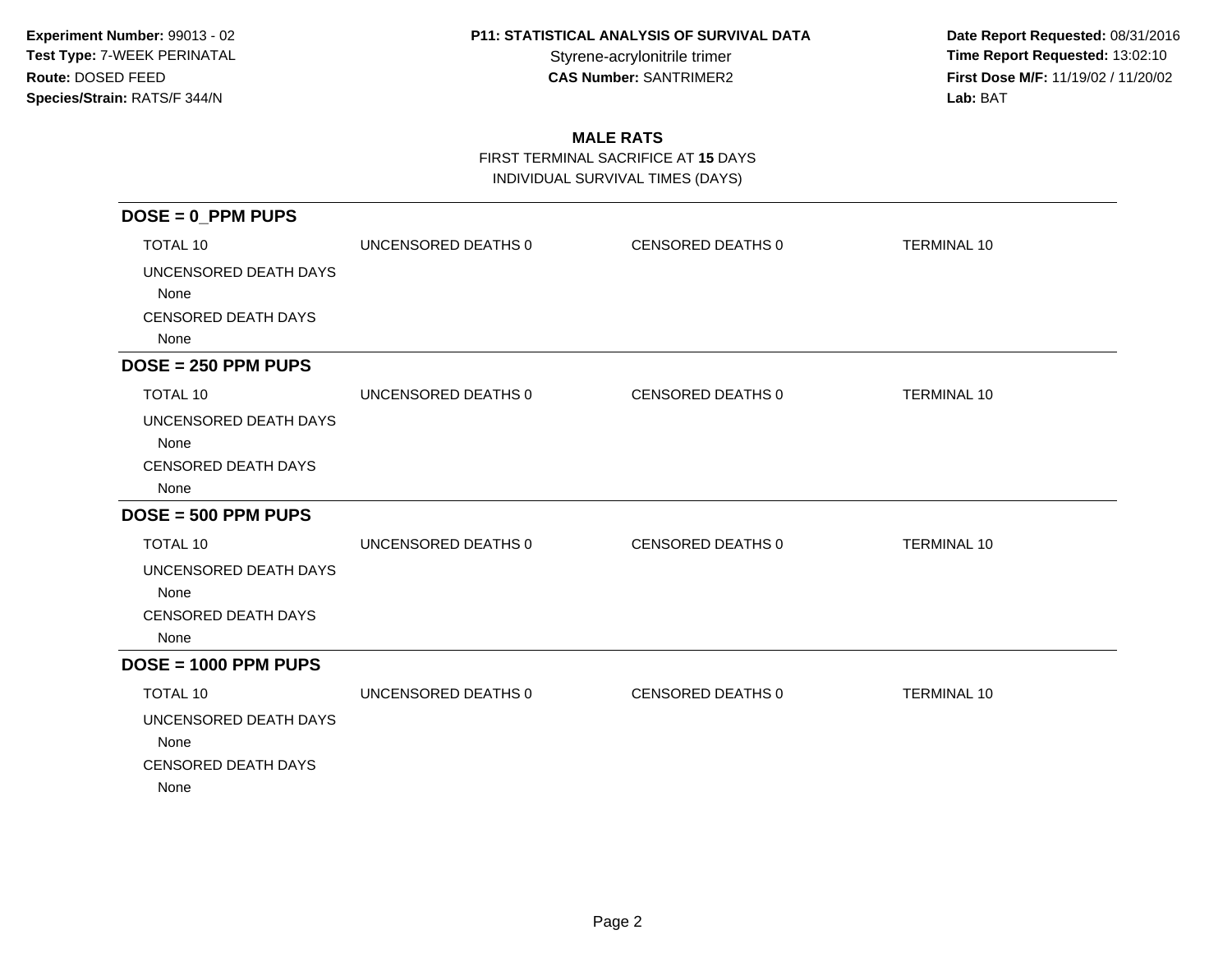**Date Report Requested:** 08/31/2016 Styrene-acrylonitrile trimer<br> **CAS Number:** SANTRIMER2<br> **CAS Number:** SANTRIMER2<br> **Time Report Requested:** 13:02:10 **First Dose M/F:** 11/19/02 / 11/20/02<br>Lab: BAT **Lab:** BAT

### **MALE RATS**

 FIRST TERMINAL SACRIFICE AT **15** DAYSINDIVIDUAL SURVIVAL TIMES (DAYS)

| $DOSE = 2000$ PPM PUPS        |                     |                   |                    |
|-------------------------------|---------------------|-------------------|--------------------|
| TOTAL 10                      | UNCENSORED DEATHS 0 | CENSORED DEATHS 0 | <b>TERMINAL 10</b> |
| UNCENSORED DEATH DAYS<br>None |                     |                   |                    |
| <b>CENSORED DEATH DAYS</b>    |                     |                   |                    |
| None                          |                     |                   |                    |
| $DOSE = 4000$ PPM PUPS        |                     |                   |                    |
| TOTAL 10                      | UNCENSORED DEATHS 1 | CENSORED DEATHS 0 | <b>TERMINAL 9</b>  |
| UNCENSORED DEATH DAYS         |                     |                   |                    |
| 3                             |                     |                   |                    |
| <b>CENSORED DEATH DAYS</b>    |                     |                   |                    |
| None                          |                     |                   |                    |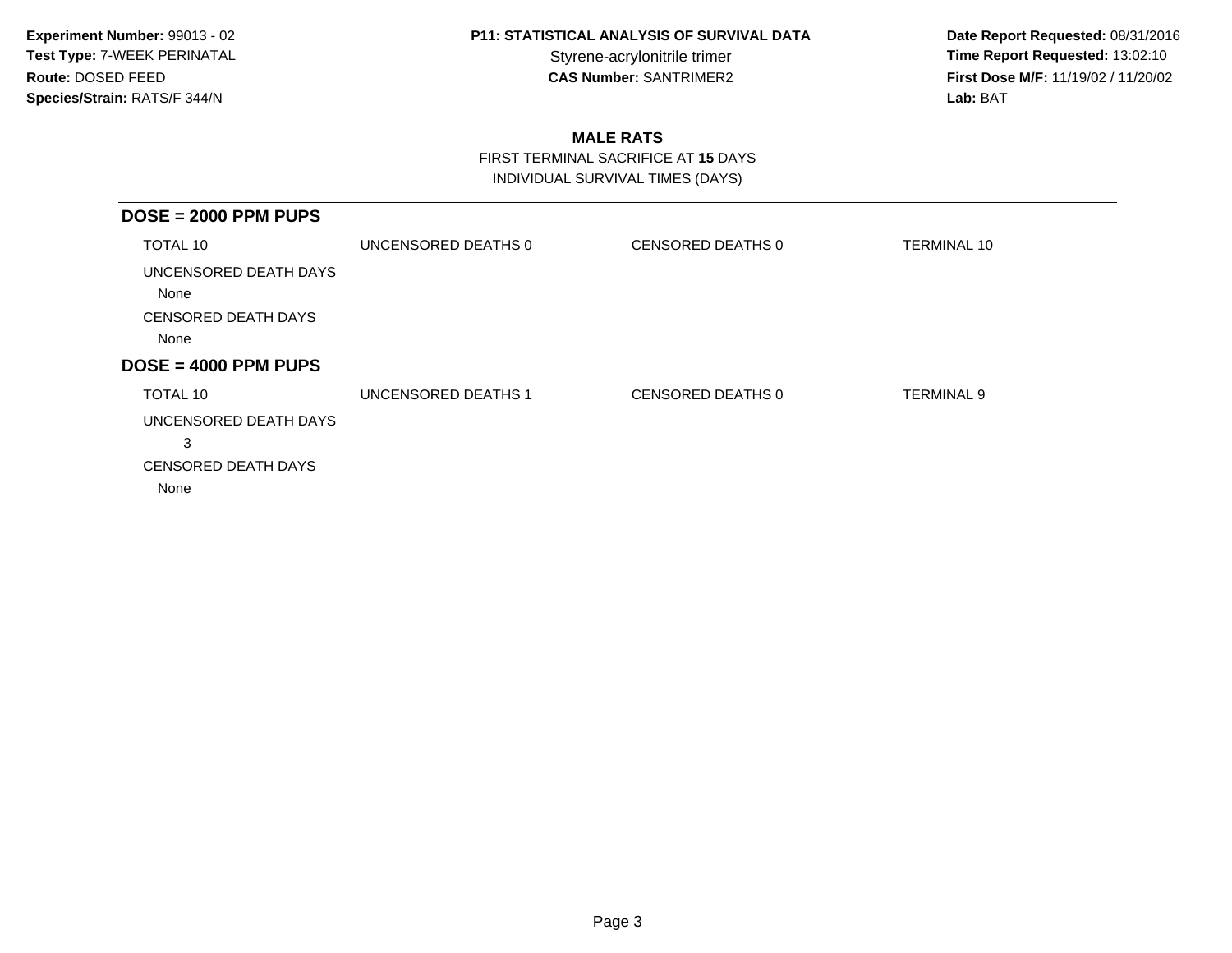**Experiment Number:** 99013 - 02**Test Type:** 7-WEEK PERINATAL**Route:** DOSED FEED**Species/Strain:** RATS/F 344/N

### **P11: STATISTICAL ANALYSIS OF SURVIVAL DATA**

 **Date Report Requested:** 08/31/2016 **Time Report Requested: 13:02:10 CAS Number:** SANTRIMER2 **First Dose M/F:** 11/19/02 / 11/20/02 **Lab:** BAT

### **MALE RATS**

FIRST TERMINAL SACRIFICE AT **15** DAYS

|               |       |       | <b>KAPLAN-MEIER SURVIVAL PROBABILITY ESTIMATES (%)</b> |       |             |       |       |       |       |       |  |
|---------------|-------|-------|--------------------------------------------------------|-------|-------------|-------|-------|-------|-------|-------|--|
| <b>DOSE</b>   |       |       |                                                        |       | TIME (DAYS) |       |       |       |       |       |  |
|               | 2     | 4     | 6                                                      | 8     | 10          | 12    | 14    | 16    | 18    | 15(A) |  |
| 0 PPM PUPS    | 100.0 | 100.0 | 100.0                                                  | 100.0 | 100.0       | 100.0 | 100.0 | 100.0 | 100.0 | 100.0 |  |
| 250 PPM PUPS  | 100.0 | 100.0 | 100.0                                                  | 100.0 | 100.0       | 100.0 | 100.0 | 100.0 | 100.0 | 100.0 |  |
| 500 PPM PUPS  | 100.0 | 100.0 | 100.0                                                  | 100.0 | 100.0       | 100.0 | 100.0 | 100.0 | 100.0 | 100.0 |  |
| 1000 PPM PUPS | 100.0 | 100.0 | 100.0                                                  | 100.0 | 100.0       | 100.0 | 100.0 | 100.0 | 100.0 | 100.0 |  |
| 2000 PPM PUPS | 100.0 | 100.0 | 100.0                                                  | 100.0 | 100.0       | 100.0 | 100.0 | 100.0 | 100.0 | 100.0 |  |
| 4000 PPM PUPS | 100.0 | 90.0  | 90.0                                                   | 90.0  | 90.0        | 90.0  | 90.0  | 90.0  | 90.0  | 90.0  |  |

<sup>(</sup>A) FIRST TERMINAL SACRIFICE<br>(B) THE FIRST ENTRY IS THE TREND TEST (TARONE, 1975) RESULT. SUBSEQUENT ENTRIES ARE THE RESULTS OF PAIRWISE TESTS (COX, 1972). NEGATIVE TRENDS ARE INDICATED BY "N".<br>(C) MEAN OF ALL UNCENSORED D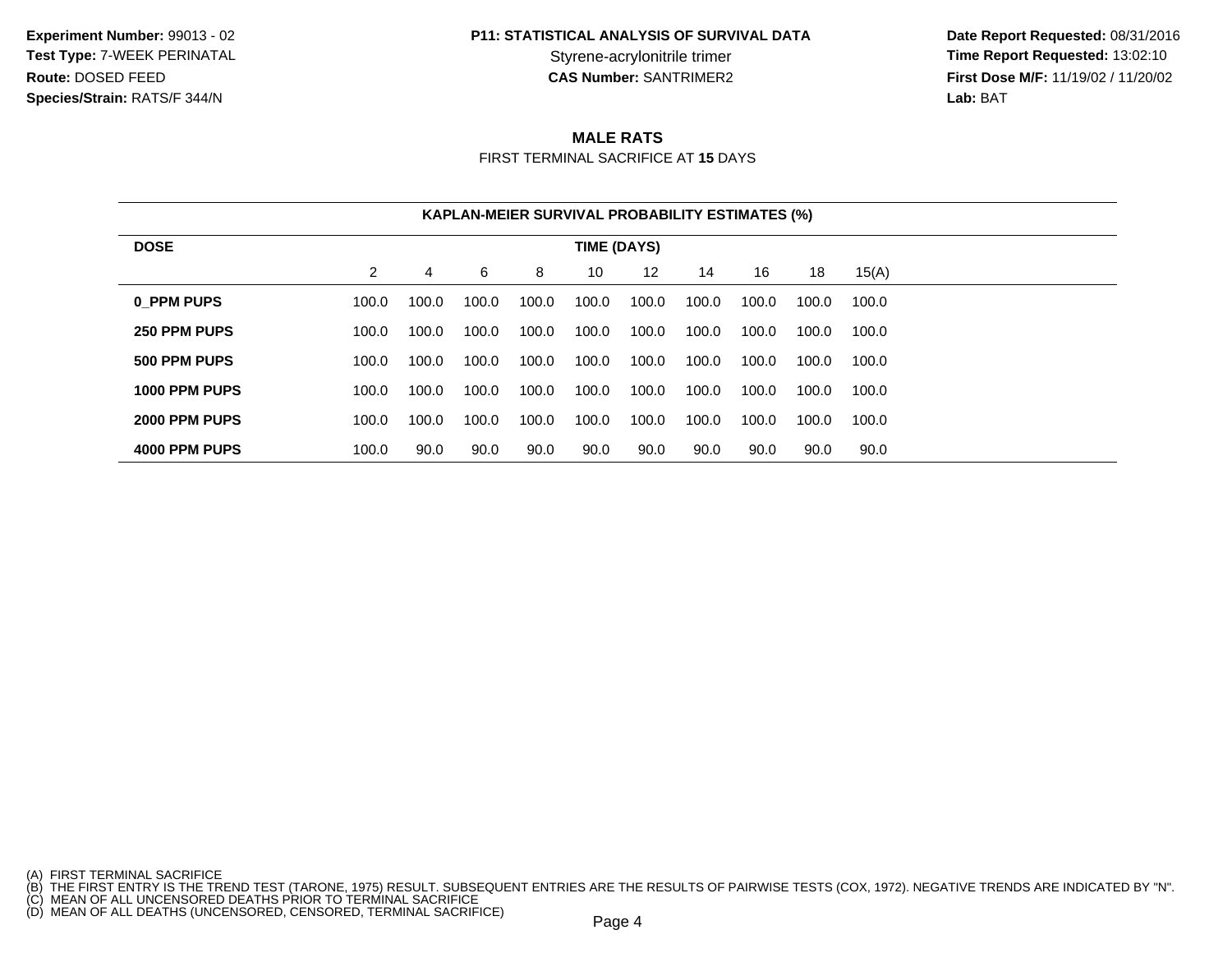**Date Report Requested:** 08/31/2016 Time Report Requested: 13:02:10 **CAS Number:** SANTRIMER2 **First Dose M/F:** 11/19/02 / 11/20/02 **Lab:** BAT

#### **MALE RATS**

FIRST TERMINAL SACRIFICE AT **15** DAYS

#### **SURVIVAL SUMMARY STATISTICSDOSE** 0\_PPM PUPS 250 PPM PUPS 500 PPM PUPS 1000 PPM PUPS **SURVIVAL AT END OF STUDY** 100.0%% 100.0% 100.0% 100.0% 100.0% 100.0% (KAPLAN-MEIER)**SIGNIFICANCE (B)** P=0.213 ----- ----- ----- (LIFE TABLE)**MEAN DAY OF** . . . . **NATURAL DEATHS (C)** (.) (.) (.) (.) (STANDARD ERROR)**MEAN LIFE SPAN (D)** $\vert$ ) and the set of  $\vert$  15.0  $\begin{array}{ccc} 0 & 15.0 & 15.0 & \end{array}$  (2.6) (STANDARD ERROR) (0.0) $(0.0)$   $(0.0)$   $(0.0)$   $(0.0)$

| <b>DOSE</b>                                                         | 2000 PPM PUPS | 4000 PPM PUPS |  |
|---------------------------------------------------------------------|---------------|---------------|--|
| SURVIVAL AT END OF STUDY<br>(KAPLAN-MEIER)                          | 100.0%        | 90.0%         |  |
| <b>SIGNIFICANCE (B)</b><br>(LIFE TABLE)                             | -----         | $P = 1.000$   |  |
| <b>MEAN DAY OF</b><br><b>NATURAL DEATHS (C)</b><br>(STANDARD ERROR) | (.)           | 3.0<br>(. ا   |  |
| <b>MEAN LIFE SPAN (D)</b><br>(STANDARD ERROR)                       | 15.0<br>(0.0) | 13.8<br>(1.2) |  |

(A) FIRST TERMINAL SACRIFICE

(B) THE FIRST ENTRY IS THE TREND TEST (TARONE, 1975) RESULT. SUBSEQUENT ENTRIES ARE THE RESULTS OF PAIRWISE TESTS (COX, 1972). NEGATIVE TRENDS ARE INDICATED BY "N".<br>(C) MEAN OF ALL UNCENSORED DEATHS PRIOR TO TERMINAL SACRI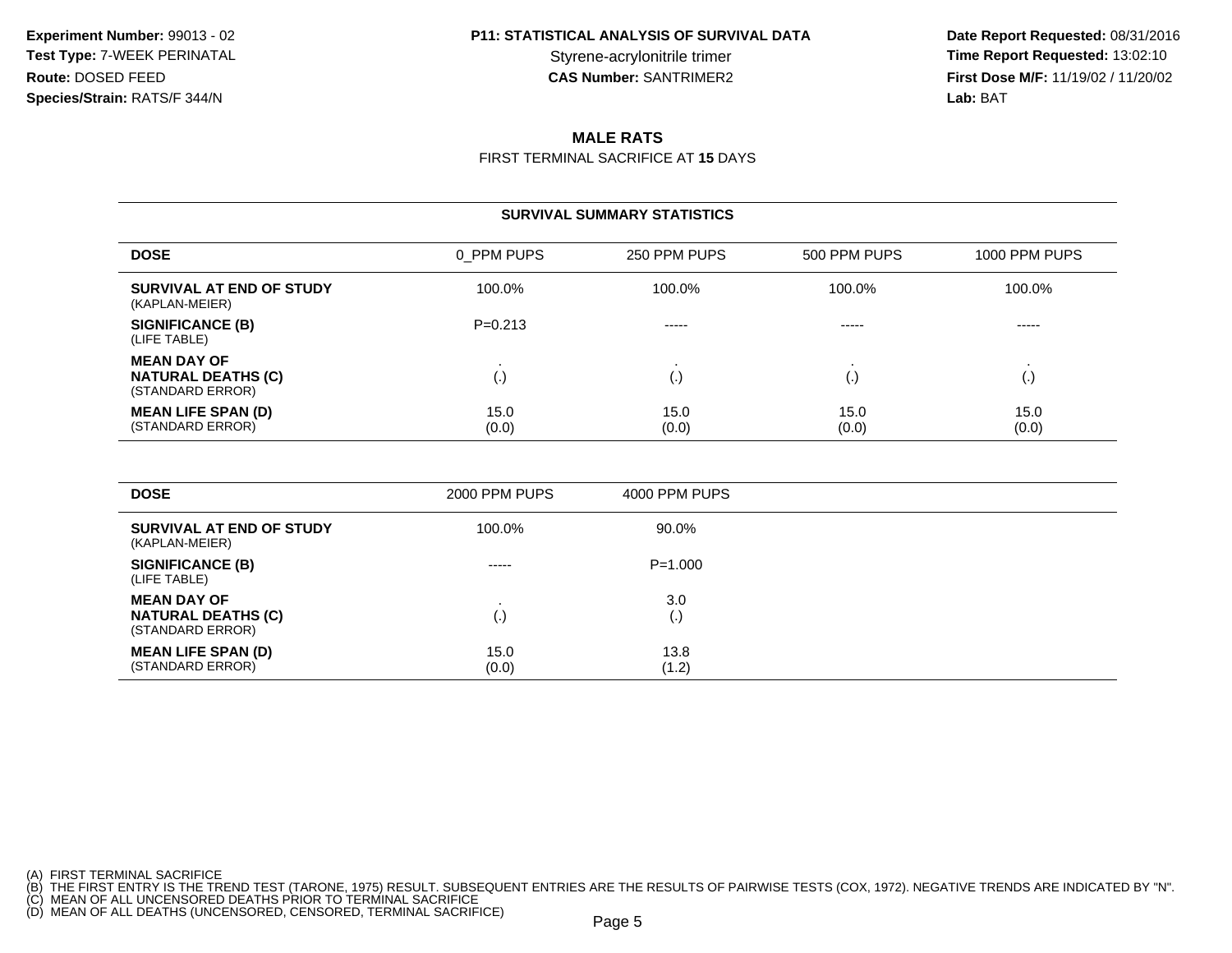**Date Report Requested:** 08/31/2016 Styrene-acrylonitrile trimer<br>
CAS Number: SANTRIMER2<br> **CAS Number:** SANTRIMER2<br> **Time Report Requested:** 13:02:10 **First Dose M/F:** 11/19/02 / 11/20/02<br>Lab: BAT **Lab:** BAT

### **FEMALE RATS**

FIRST TERMINAL SACRIFICE AT **15** DAYS

INDIVIDUAL SURVIVAL TIMES (DAYS)

| $DOSE = 0$ PPM PUPS                                                 |                     |                   |                    |
|---------------------------------------------------------------------|---------------------|-------------------|--------------------|
| <b>TOTAL 10</b>                                                     | UNCENSORED DEATHS 0 | CENSORED DEATHS 0 | <b>TERMINAL 10</b> |
| UNCENSORED DEATH DAYS<br>None<br><b>CENSORED DEATH DAYS</b><br>None |                     |                   |                    |
| $DOSE = 250$ PPM PUPS                                               |                     |                   |                    |
| <b>TOTAL 10</b>                                                     | UNCENSORED DEATHS 0 | CENSORED DEATHS 0 | <b>TERMINAL 10</b> |
| UNCENSORED DEATH DAYS<br>None<br><b>CENSORED DEATH DAYS</b><br>None |                     |                   |                    |
| $DOSE = 500$ PPM PUPS                                               |                     |                   |                    |
| <b>TOTAL 10</b>                                                     | UNCENSORED DEATHS 0 | CENSORED DEATHS 0 | <b>TERMINAL 10</b> |
| UNCENSORED DEATH DAYS<br>None<br><b>CENSORED DEATH DAYS</b><br>None |                     |                   |                    |
| $DOSE = 1000$ PPM PUPS                                              |                     |                   |                    |
| <b>TOTAL 10</b>                                                     | UNCENSORED DEATHS 0 | CENSORED DEATHS 0 | <b>TERMINAL 10</b> |
| UNCENSORED DEATH DAYS<br>None<br><b>CENSORED DEATH DAYS</b><br>None |                     |                   |                    |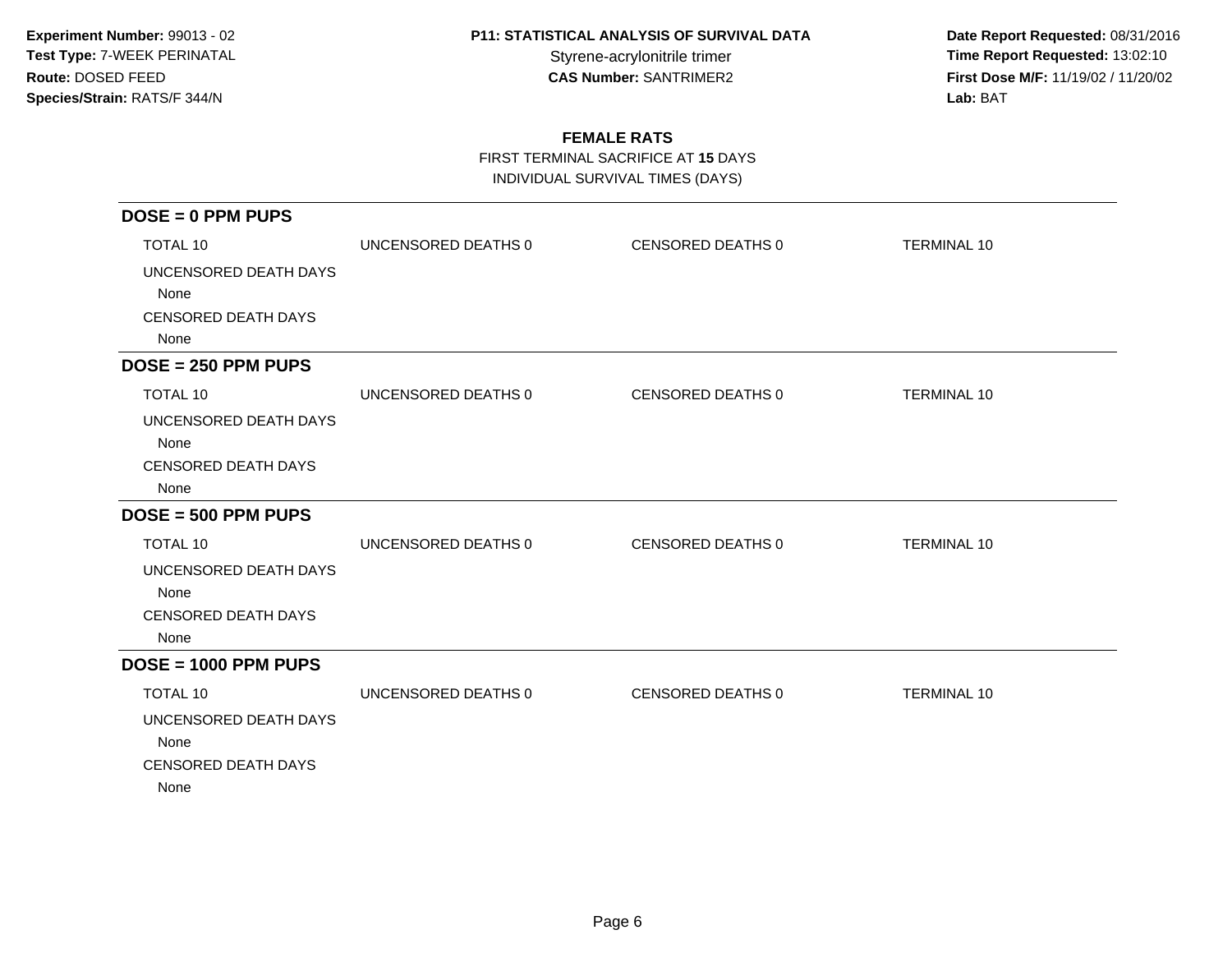**Date Report Requested:** 08/31/2016 Styrene-acrylonitrile trimer<br> **CAS Number:** SANTRIMER2<br> **CAS Number:** SANTRIMER2<br> **Time Report Requested:** 13:02:10 **First Dose M/F:** 11/19/02 / 11/20/02<br>Lab: BAT **Lab:** BAT

### **FEMALE RATS**

 FIRST TERMINAL SACRIFICE AT **15** DAYSINDIVIDUAL SURVIVAL TIMES (DAYS)

| $DOSE = 2000$ PPM PUPS                                      |                     |                   |                    |
|-------------------------------------------------------------|---------------------|-------------------|--------------------|
| <b>TOTAL 10</b>                                             | UNCENSORED DEATHS 0 | CENSORED DEATHS 0 | <b>TERMINAL 10</b> |
| UNCENSORED DEATH DAYS<br>None                               |                     |                   |                    |
| <b>CENSORED DEATH DAYS</b>                                  |                     |                   |                    |
| None                                                        |                     |                   |                    |
| $DOSE = 4000$ PPM PUPS                                      |                     |                   |                    |
| TOTAL 10                                                    | UNCENSORED DEATHS 0 | CENSORED DEATHS 0 | TERMINAL 10        |
| UNCENSORED DEATH DAYS<br>None<br><b>CENSORED DEATH DAYS</b> |                     |                   |                    |
| None                                                        |                     |                   |                    |
|                                                             |                     |                   |                    |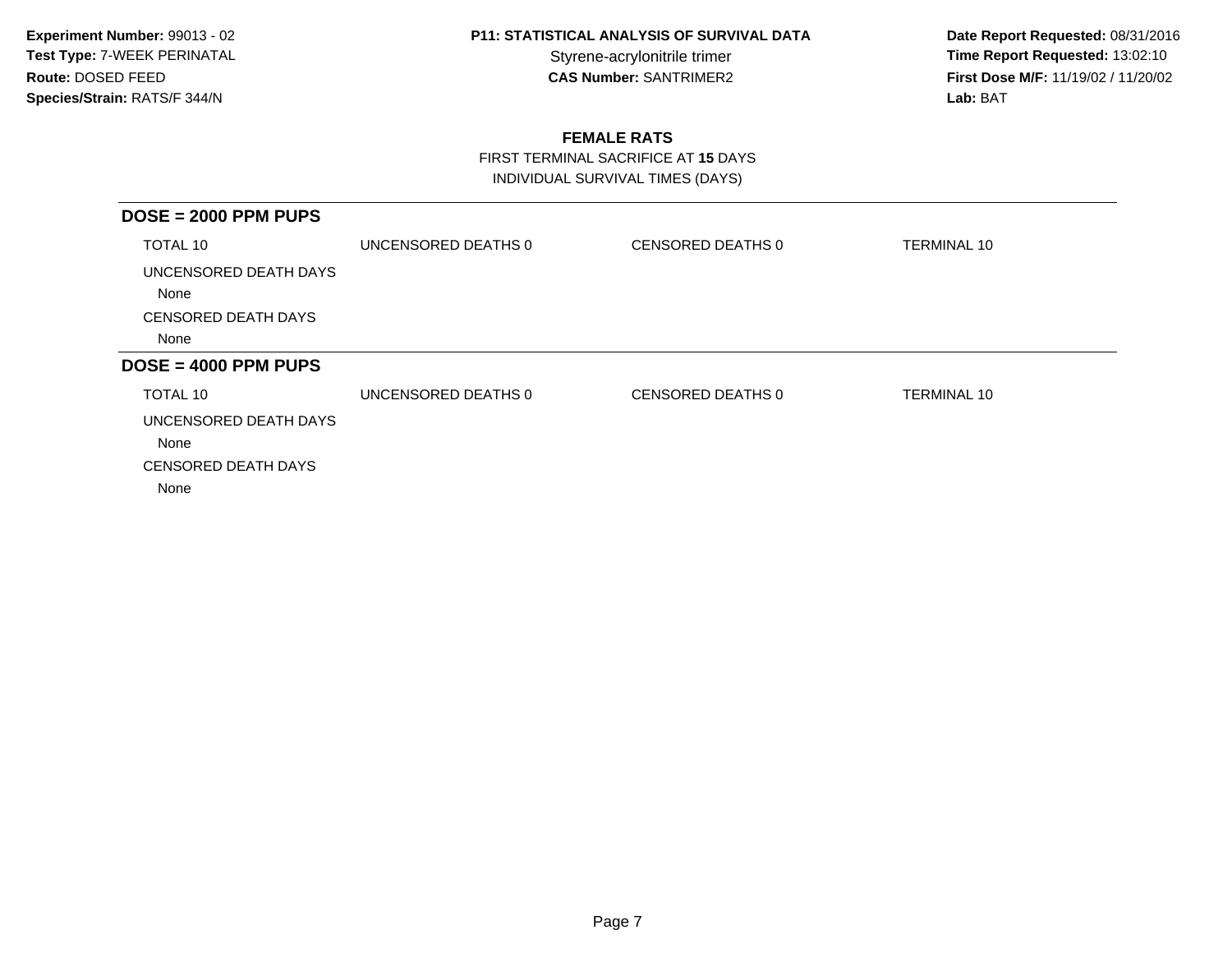**Experiment Number:** 99013 - 02**Test Type:** 7-WEEK PERINATAL**Route:** DOSED FEED**Species/Strain:** RATS/F 344/N

### **P11: STATISTICAL ANALYSIS OF SURVIVAL DATA**

 **Date Report Requested:** 08/31/2016 **Time Report Requested: 13:02:10 CAS Number:** SANTRIMER2 **First Dose M/F:** 11/19/02 / 11/20/02 **Lab:** BAT

#### **FEMALE RATS**

FIRST TERMINAL SACRIFICE AT **15** DAYS

|               |                |       |       |       | <b>KAPLAN-MEIER SURVIVAL PROBABILITY ESTIMATES (%)</b> |       |       |       |       |       |  |  |
|---------------|----------------|-------|-------|-------|--------------------------------------------------------|-------|-------|-------|-------|-------|--|--|
| <b>DOSE</b>   |                |       |       |       | TIME (DAYS)                                            |       |       |       |       |       |  |  |
|               | $\overline{2}$ | 4     | 6     | 8     | 10                                                     | 12    | 14    | 16    | 18    | 15(A) |  |  |
| 0 PPM PUPS    | 100.0          | 100.0 | 100.0 | 100.0 | 100.0                                                  | 100.0 | 100.0 | 100.0 | 100.0 | 100.0 |  |  |
| 250 PPM PUPS  | 100.0          | 100.0 | 100.0 | 100.0 | 100.0                                                  | 100.0 | 100.0 | 100.0 | 100.0 | 100.0 |  |  |
| 500 PPM PUPS  | 100.0          | 100.0 | 100.0 | 100.0 | 100.0                                                  | 100.0 | 100.0 | 100.0 | 100.0 | 100.0 |  |  |
| 1000 PPM PUPS | 100.0          | 100.0 | 100.0 | 100.0 | 100.0                                                  | 100.0 | 100.0 | 100.0 | 100.0 | 100.0 |  |  |
| 2000 PPM PUPS | 100.0          | 100.0 | 100.0 | 100.0 | 100.0                                                  | 100.0 | 100.0 | 100.0 | 100.0 | 100.0 |  |  |
| 4000 PPM PUPS | 100.0          | 100.0 | 100.0 | 100.0 | 100.0                                                  | 100.0 | 100.0 | 100.0 | 100.0 | 100.0 |  |  |

- 
- 

<sup>(</sup>A) FIRST TERMINAL SACRIFICE<br>(B) THE FIRST ENTRY IS THE TREND TEST (TARONE, 1975) RESULT. SUBSEQUENT ENTRIES ARE THE RESULTS OF PAIRWISE TESTS (COX, 1972). NEGATIVE TRENDS ARE INDICATED BY "N".<br>(C) MEAN OF ALL UNCENSORED D